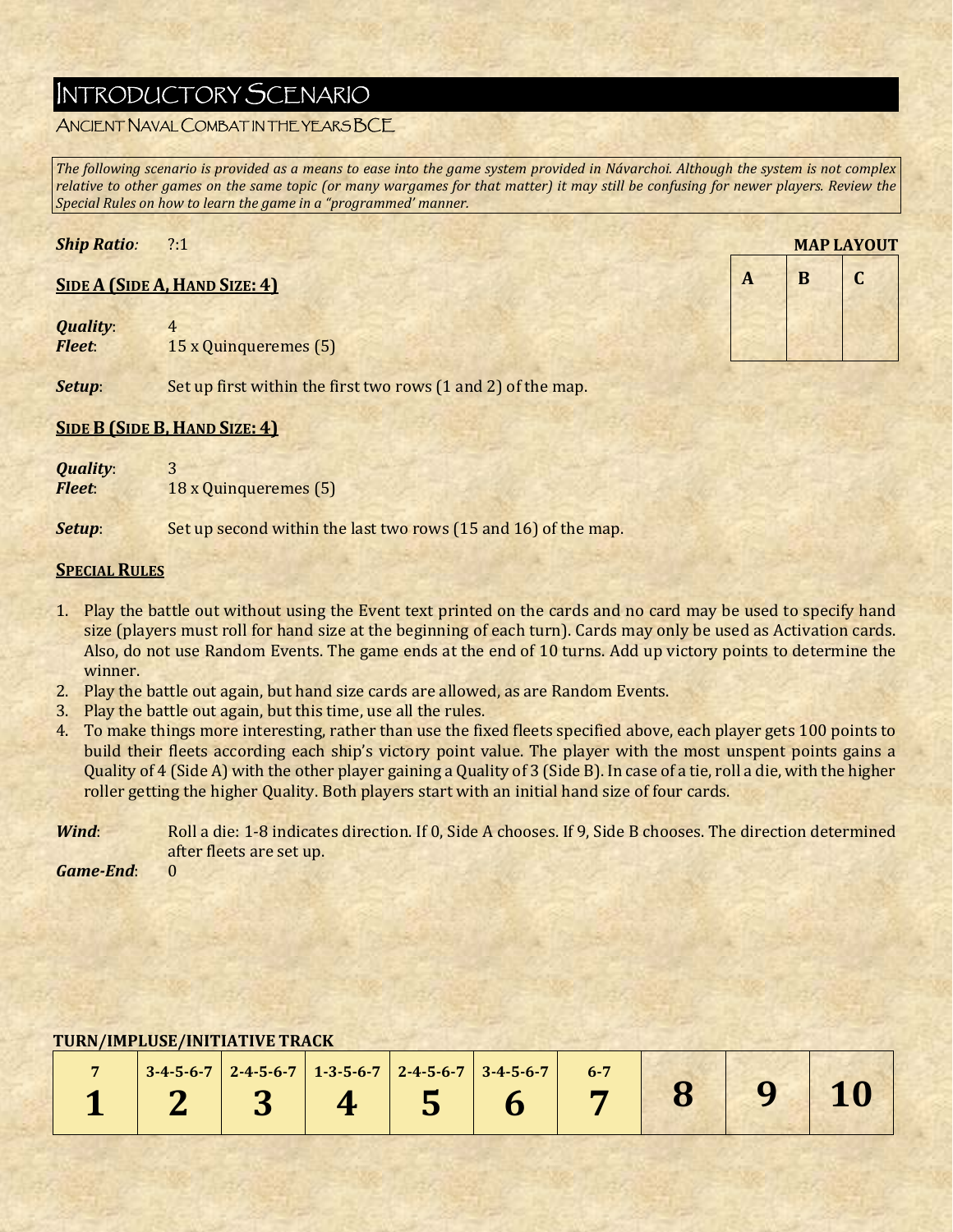# DESIGN YOUR OWN

# CREATE YOUR OWN ANCIENT NAVAL BATTLES

It is a very simple matter to put together your own battles for Návarchoi. You can do this to create special scenarios for tournament play or to study a particular battle that was not included in the game. Follow the guidelines provided here to design your own battles and then *make sure to test them out before presenting them to other players.*

- *Ship Ratio*: The number of units is limited. Therefore, you need to determine how many ships partook in the battle you're designing and compare those to the units included with the game. If needed, you can substitute certain types of ships for others, and make note of those so that they can be handled properly (see the include *Lilybaeum* Special Scenario Rules for an example. Ideally, the number of ships in your game should be no less than  $10$  to  $12$  per side, with  $20$  to  $30$  being ideal for a meaty battle. Clearly you don't want a unit to represent less than a single ship, but if your fleets are too small, the activation cards become harder to use properly.
- *Quality*: Typically the more highly skilled fleet should have higher quality than its opponent. Start with a baseline quality of '4.' If a fleet performed above average, increase that to a '5.' If a fleet was below average, reduce its quality to a '3.' Remember that the fleet quality indicates how many ships can be in a formation. You don't want to increase the value to a point where it will be too easy or too difficult to activate ships. Generally, if you have really large fleets, you can go to larger values. The same is not necessarily the case with smaller fleets using smaller values. Hand size is also an indicator of quality. Both fleets should have the same hand size (typically '4'), unless one fleet needs to be hampered in some fashion.
- *Fleet*: Use a ship's victory point value to build a balanced match up. A trireme is worth 3 points, a quinquereme is worth 5 points, and so on. Add a point to the value of a ship for each of cataphracting, corvus, ballista, harpax, and per level of towers.
- **Setup**: Layout the maps as desired. You can mate them along their long or short edges. Using short edges will provide space for a very large fleet that doesn't need to go very far before engaging the enemy (you'll only have ten squares). The best use of space would be either  $16x40$  or  $20x32$  square configuration. Both fleets should be setup as far apart as possible (unless the situation warrants otherwise), typically in the first  $(1 \text{ and } 16 \text{ or } A \text{ and } I)$  or first two rows  $(1-2 \text{ and } 15-16 \text{ or } AB-I)$  of the map.
- *Special Rules:* If there's anything out of the ordinary that took place or there are any special conditions that existed during a battle, define them as Special Rules. This is an opportunity to "break the rules" as written. Just make sure that doing so does not break the game in the process!
- *Wind*: Set the wind direction as required. Typically, if any fleet historically used its sails, give them the benefit of having the wind at their backs.
- *Game*-End: The game-end die roll is crucial. On average, a scenario lasts ten turns plus a number of turns equal to ten minus the value of this die roll. If the battle was fairly quick, increase the roll. If it was long, decrease the value.

|  | TORRY LITE DOOD/ HULLBELLV D'I REGIN                                                        |  |         |  |  |
|--|---------------------------------------------------------------------------------------------|--|---------|--|--|
|  | $\mid$ 3-4-5-6-7 $\mid$ 2-4-5-6-7 $\mid$ 1-3-5-6-7 $\mid$ 2-4-5-6-7 $\mid$ 3-4-5-6-7 $\mid$ |  | $6 - 7$ |  |  |
|  |                                                                                             |  |         |  |  |
|  |                                                                                             |  |         |  |  |

#### **TURN/IMPLUSE/INITIATIVE TRACK**

**Committee In the Committee of Committee**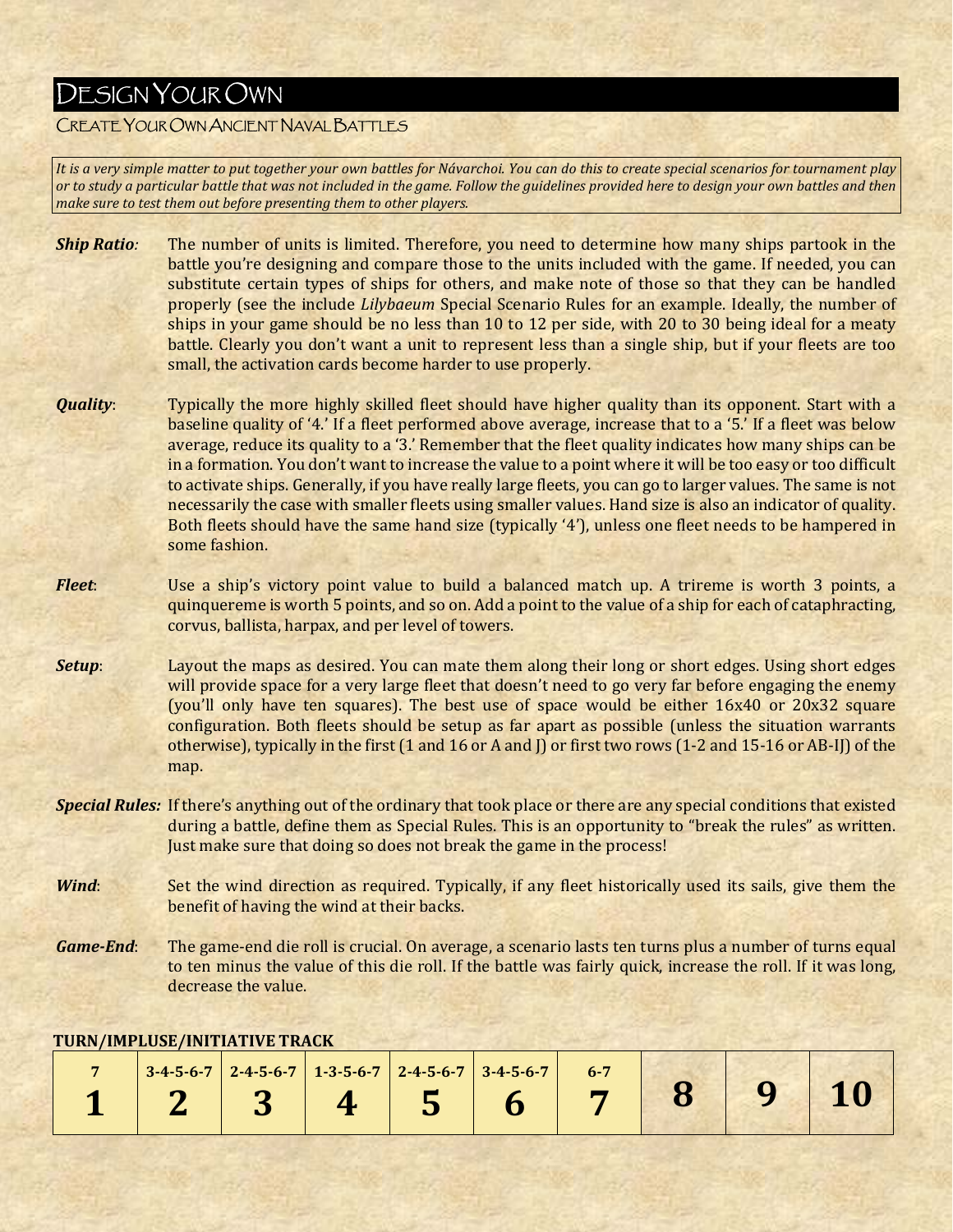

# GREECE VS. CARTHAGE, 397 BCE

In 404 BC, the Greek Tyrant Dionysus resumed his attempt to conquer the Carthaginian holdings on Sicily. His opponent was Himilco, who was crowned King of Carthage during these renewed hostilities. Dionysus found the task to be much harder than he had anticipated as not only did he have to content with Himilco, but also with series of revolts within his own controlled territories. An opportunity to turn the tide arose in 397 BC while the Carthaginians were marching toward Syracuse. An eruption of Mt. Etna forced the Himilco's army away from their supporting navy. Dionysus ordered the admiral of his fleet, Leptines, to attack this larger but less well equipped fleet during this disruption. Leptines' fleet was armed with a large number new quinqueremes armed with more marines and missiles. Unfortunately, Leptines ignored Dionysus' order to attack in order and instead attacked piecemeal in an effort to strike before the Carthaginian fleet under Mago could form up. But Mago's ships and sailors proved of greater speed and quality. After taking some initial losses from the high powered Greek ships, Mago's forces overwhelmed the Greeks by force of numbers. With the Greek fleet disorganized, Mago was able to pick it apart until it was forced to withdraw. What could have been a Carthaginian disaster was turned to a great victory that ultimately lead *to the capture of Syracuse.*

#### *Ship Ratio*: 8:1

#### **CARTHAGE (SIDE A, HAND SIZE: 5)**

| <b>Quality:</b><br><b>Fleet:</b> | 13 x Cataphracted Triremes (3)              |  |  |  |
|----------------------------------|---------------------------------------------|--|--|--|
| Setup:                           | Setup first with all ships within Rows 1-3. |  |  |  |
|                                  | <b>GREECE (SIDE B, HAND SIZE: 3)</b>        |  |  |  |
| <b>Quality:</b>                  | $\mathbf{P}$                                |  |  |  |

**MAP LAYOUT**

**A B**

- *Fleet*: 5 x Cataphracted Triremes (3), 6 x Quinqueremes (5)
- **Setup:** Setup second with five Quinqueremes in formation and within six squares of any Carthaginian ship. All additional ships enter per Special Rules.

#### **SPECIAL RULES**

After the Random Event draw, draw an additional card. If the activation value is less than or equal to the current turn, the additional Greek ships may enter along through Row 16 in formations beginning on the following turn. Any ships unable to enter as part of a formation must delay until the turn (or turns) after, until they can enter.

*Wind*: **Direction 5** *Game‐End*: 3 

|  | $3-4-5-6-7$ 2-4-5-6-7 1-3-5-6-7 2-4-5-6-7 3-4-5-6-7 |  |  |         |      |
|--|-----------------------------------------------------|--|--|---------|------|
|  |                                                     |  |  | 2345678 | 9 10 |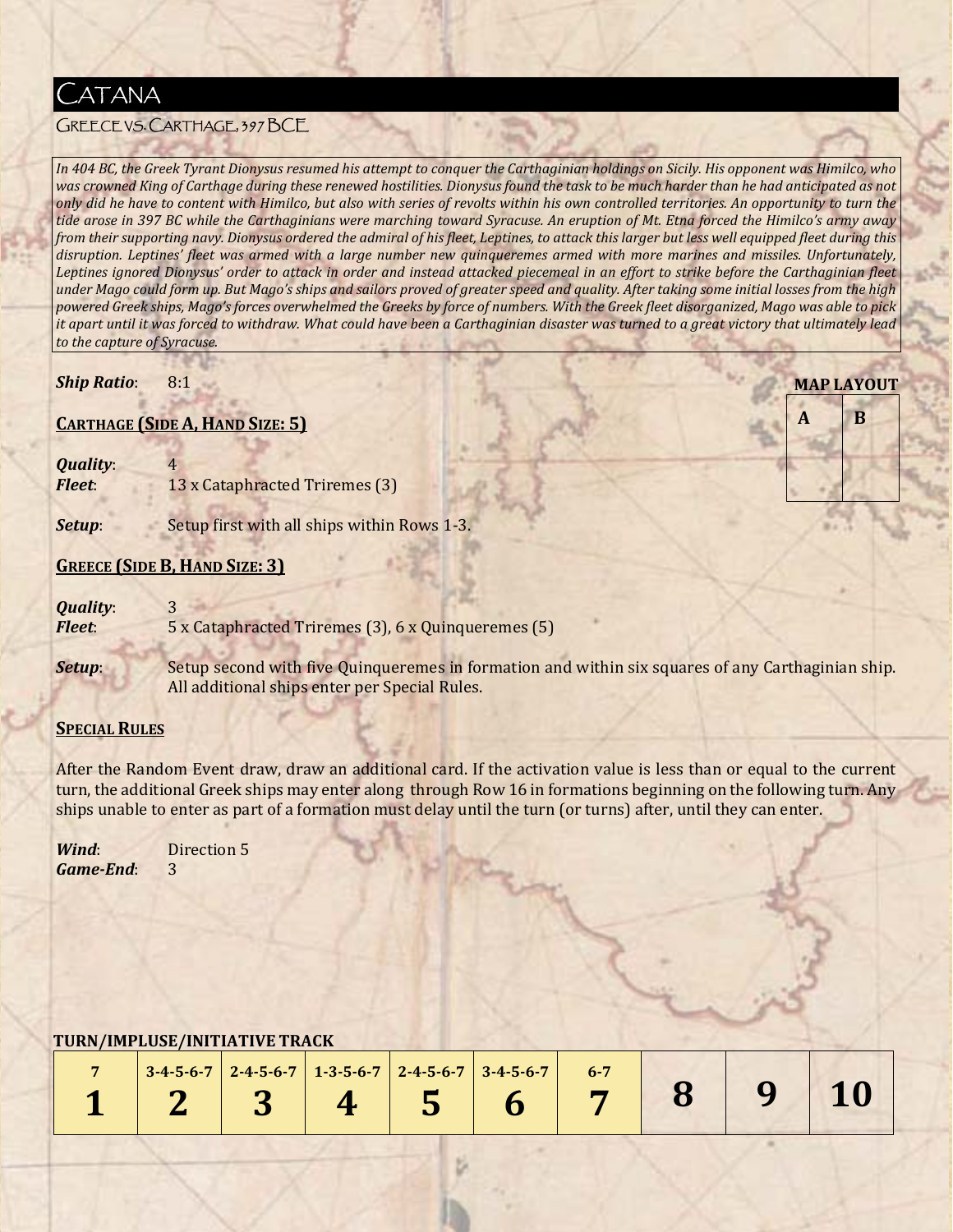# SALAMIS OF CYPRUS

# DEMETRIUS VS. PTOLEMY, 306 BCE

As part of the fourth war between Alexander's Successors, Demetrius set in motion his plan to conquer Cyprus which had been in Ptolemy's hands for a decade and used to attack the former's possessions along the coast of Syria and Asia Minor. Demetrius landed and began a siege of Salamis, trapping Ptolemy's brother Menelaos within the city, along with 60 ships. Ptolemy landed on the west coast of Cyprus with the intent of breaking the siege and freeing his brother's fleet and combining with it to defeat Demetrius' fleet. Unfortunately Demetrius learned of the plan and was able to form his fleet in time to meet Ptolemy before his fleets could combine (Menelaos was unable to break out in time to be of assistance). Both sides met with their stronger ships to the left of their lines, with the intent of defeating their opponent's right. Both plans succeeded, but Demetrius was more effective in his attack, ultimately forcing Ptolemy to retreat to Egypt after losing almost 80% of his fleet. Without Ptolemy's support, Menelaos soon surrendered and Cyprus fell into Demetrius' hands.

#### *Ship Ratio*: 4:1

# **DEMETRIUS (SIDE A, HAND SIZE: 5)**

#### *Quality*: 4

*Fleet*: 13 x Cataphracted Triremes (3), 8 x Quadriremes (4), 3 x Quinqueremes (5),  $3 \times$  Hexarmemes (6, with Ballistae),  $2 \times$  Septireme (7 with Ballistae)

The second group sets up within columns AA and AH.

**Setup**: Set up first with all ships within Rows 1-5. Divide the ships into two groups: one with all of the Triremes and the other including all other ships. The first group sets up within columns BC and CJ.

**MAP LAYOUT**

**A B C**

# **PTOLEMY (SIDE B, HAND SIZE: 4)**

| <b>Quality:</b> |                                             |
|-----------------|---------------------------------------------|
| <b>Fleet:</b>   | 21 x Quadriremes (4), 14 x Quinqueremes (5) |

**Setup:** Set up second with all ships within Rows 12-16. Divide the fleet into two groups based on type (4s) and 5s). Each group is set up in formation. Set the group of 4s up on maps B and C with at least one ship in or adjacent to column  $C$ . Set up the group of 5s on maps A and B, with at least one ship no more than one square away from one of the 4s.

#### **SPECIAL RULES**

The map edge to the right of column C is considered friendly to Demetrius (the shore of Cyprus). Any of Ptolemy's ships that exit through that map edge are considered captured by Demetrius. In addition, once per turn, Demetrius may use one Activation point to conduct a Missile attack at 8 MP against any enemy ship. Reduce the die roll by two for each column to the left of  $CJ$  (ex:  $CG$  would be -4).

*Wind*: **Direction 4** *Game‐End*: 2 

the property of the property of the

|  | $3-4-5-6-7$ 2-4-5-6-7 1-3-5-6-7 2-4-5-6-7 3-4-5-6-7 |  | $6 - 7$ |  |  |
|--|-----------------------------------------------------|--|---------|--|--|
|  |                                                     |  |         |  |  |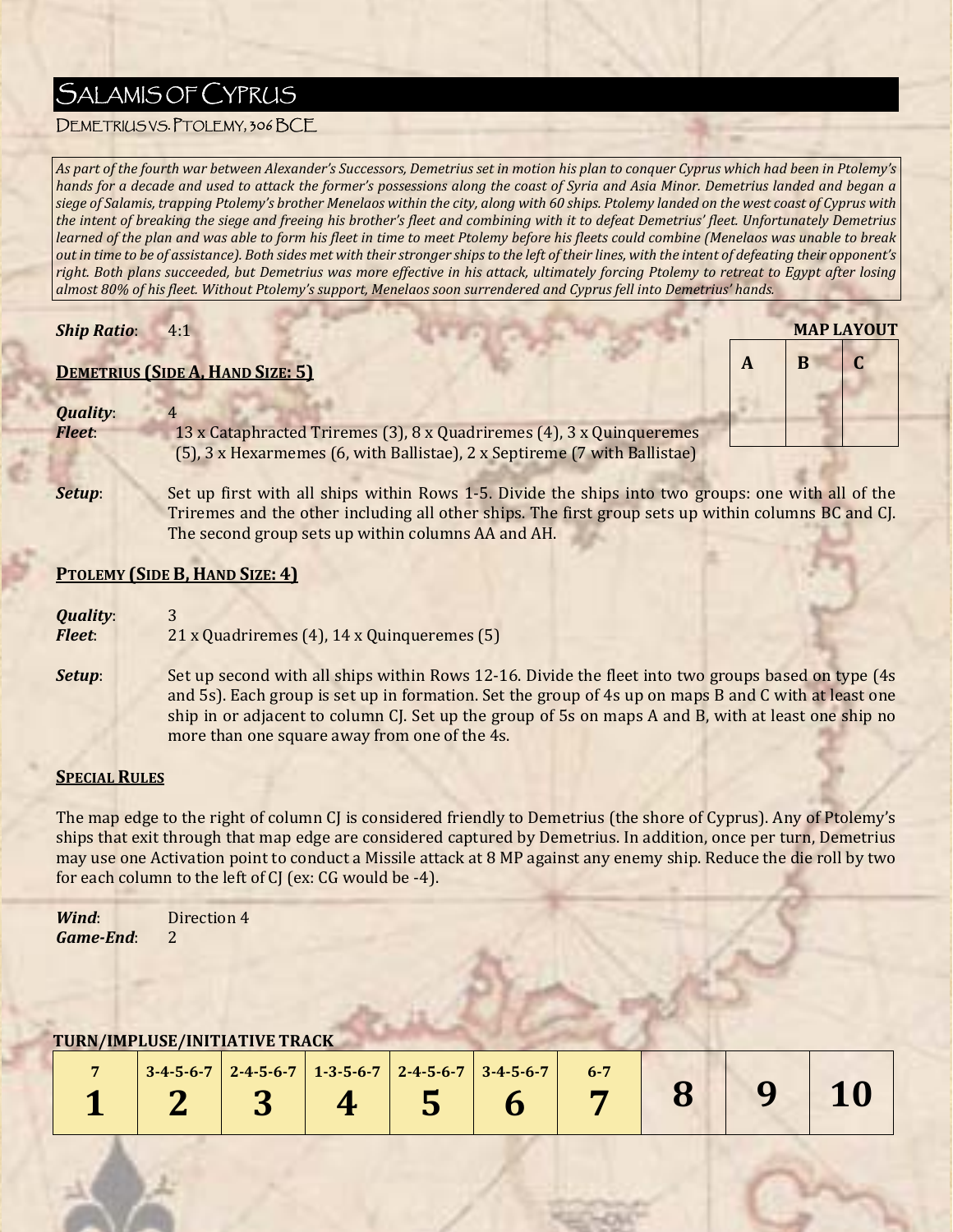# **ECNOMUS**

# ROME VS. CARTHAGE, 256 BCE

During the First Punic War and during a brief period of stagnation in the fight for Sicily between land-based forces, both the Romans and Carthaginians began to ramp up the production of their respective fleets. By 256 BC, the Romans felt they had a fleet large enough to bring the war to the Carthaginian doorstep and began preparations to transfer their armies to Africa. The Romans assembled a fleet under Consuls Atilius Regulus and Manlius Vulso and sent it to Mount Ecnomus where the Roman armies were encamped. Realizing that their shores were vulnerable to invasion, the Carthaginian ruling council ordered a fleet under Hamilcar to intercept the Romans as it left Sicily for the African coast. Prior to the battle, both fleets knew the status of the other. In number, the Romans had the upper hand and Hamilcar knew he could not win a boarding battle. He turned his focus on the fleet of transports carrying the invasion forces. If these could be taken or destroyed, he would win a strategic victory at the expense of a tactical loss. Regulus and Vulso were aware of this likely target and arranged their fleet in such a way as to surround the transports with echelon formations. Hamilcar's approach in multiple columns forced the Roman formation to break apart to meet the individual threats, resulting in three general actions. During the fighting, the Roman transports managed to slip back to the coast for protection. Victory ultimately fell to the Romans, but their invasion had been delayed. It can be speculated that Hamilcar opted to attack too soon. Had he waited for the Romans to get further from Sicily and its protective coast, he may have been able to fall on the Roman transports when they had nowhere to run. This error may well have cost Carthage its capital *city.*

# *Ship Ratio***:** 10:1

#### **ROME (SIDE A, HAND SIZE: 4)**

| <b>Quality:</b><br><b>Fleet:</b> | Hexaremes (6) | 6 x Cataphracted Triremes (3), 16 x Quinqueremes (5), 2 x                                     |  |
|----------------------------------|---------------|-----------------------------------------------------------------------------------------------|--|
| C <sub>of</sub>                  |               | Setup First The Deman 6s setup in RD9 and RD9 The Deman 5s setup in two espelen fermations in |  |

**MAP LAYOUT**

**A B C D**

**Setup**: Setup First. The Roman 6s setup in BD8 and BD9. The Roman 5s setup in two echelon formations in or adjacent to the diagonal between BE8-DA2 and BE9-DA15. The remaining 5s set up between DJ5 and DJ12. The Roman 3cs enter in any number of formations beginning on Turn 2 between DJ5 and DJ12.

# **CARTHAGE (SIDE B, HAND SIZE: 4)**

| <b>Quality:</b> | b                                                                                                                                                      |
|-----------------|--------------------------------------------------------------------------------------------------------------------------------------------------------|
| <b>Fleet:</b>   | 6 x Cataphracted Triremes (3), 12 x Quinqueremes (5)                                                                                                   |
| Setup:          | Divide the Carthaginian ships as desired into four formations. Each formation enters the map through<br>squares AA3, AA6, AA11 and AA14, respectively. |

# **SPECIAL RULES**

The Carthaginians gain the victory point value of each mobile ship exiting the map through Column DJ (these are free to attack the Roman transports). The Roman ships are all armed with Corvus.

*Wind*: **Direction** 4 *Game‐End*: 1 

|  | $3-4-5-6-7$ 2-4-5-6-7 1-3-5-6-7 2-4-5-6-7 3-4-5-6-7 |  |  |                                                   |  |
|--|-----------------------------------------------------|--|--|---------------------------------------------------|--|
|  |                                                     |  |  | $1 \t 2 \t 3 \t 4 \t 5 \t 6 \t 7 \t 8 \t 9 \t 10$ |  |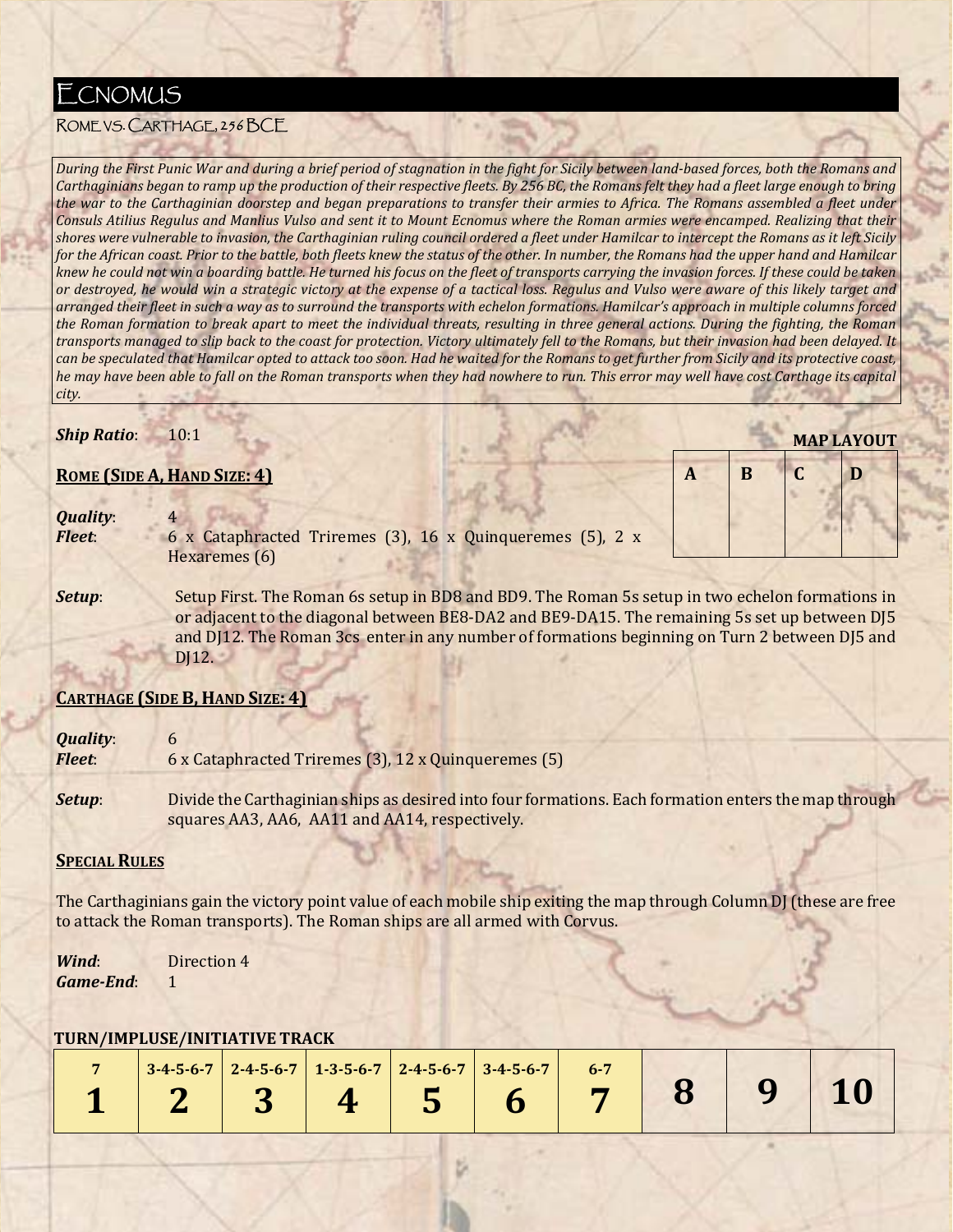# DREPANUM

# ROME VS. CARTHAGE, 249 BCE

At the outset of 249 BC, the Roman siege of Lilybaeum proceeded apace. The Roman fleet had lost most of its crews to the siege operations. To refit the fleet, the Roman senate sent 10,000 levies. Upon their arrival, the Consul Claudius prepared a plan to execute a surprise attack on the Carthaginian fleet at anchor in the harbor of Drepanum, a mere 12 miles away. Unfortunately the priests on Claudius' staff were not impressed with his plan and reported that their sacred chickens would not eat. Claudius ordered the chickens drowned and proceeded anyway under haste that caused confusion to ripple throughout his fleet. Meanwhile at Drepanum, Claudius' counterpart Adherbal learned of the approaching Romans and got his fleet underway quickly and in good order. The Carthaginians managed to escape the harbor before the Romans could arrive, forcing the latter to turn about in haste. When the fleets engaged, the battle seemed an even struggle, but the difference in qualities between them soon showed. While the Carthaginians maintained good order, the Roman ships, crewed by levies, quickly tired and fell further into confusion. In addition, Claudius has placed is fleet too close to the shore, where it had no room to maneuver. By the end of the battle, Claudius had lost 75% of his fleet. He should have listened to the chickens.

**MAP LAYOUT**

**A B C**

*Ship Ratio*: 8:1 

# **ROME (SIDE A, HAND SIZE: 3)**

*Quality*: 3 *Fleet*: **17** x Quinqueremes (5)

**Setup:** Setup first with all ships in formation and within Rows 1 and 2.

# **CARTHAGE (SIDE B, HAND SIZE: 5)**

*Quality:* 4 *Fleet***: 17** x Quinqueremes (5)

**Setup:** Setup second with all ships in formation and within Rows 15 and 16.

*Wind*: **Direction: 7** *Game‐End*: 3 

 

|  | $\vert$ 3-4-5-6-7 $\vert$ 2-4-5-6-7 $\vert$ 1-3-5-6-7 $\vert$ 2-4-5-6-7 $\vert$ 3-4-5-6-7 $\vert$ 6-7 |  |  |  |  |
|--|-------------------------------------------------------------------------------------------------------|--|--|--|--|
|  |                                                                                                       |  |  |  |  |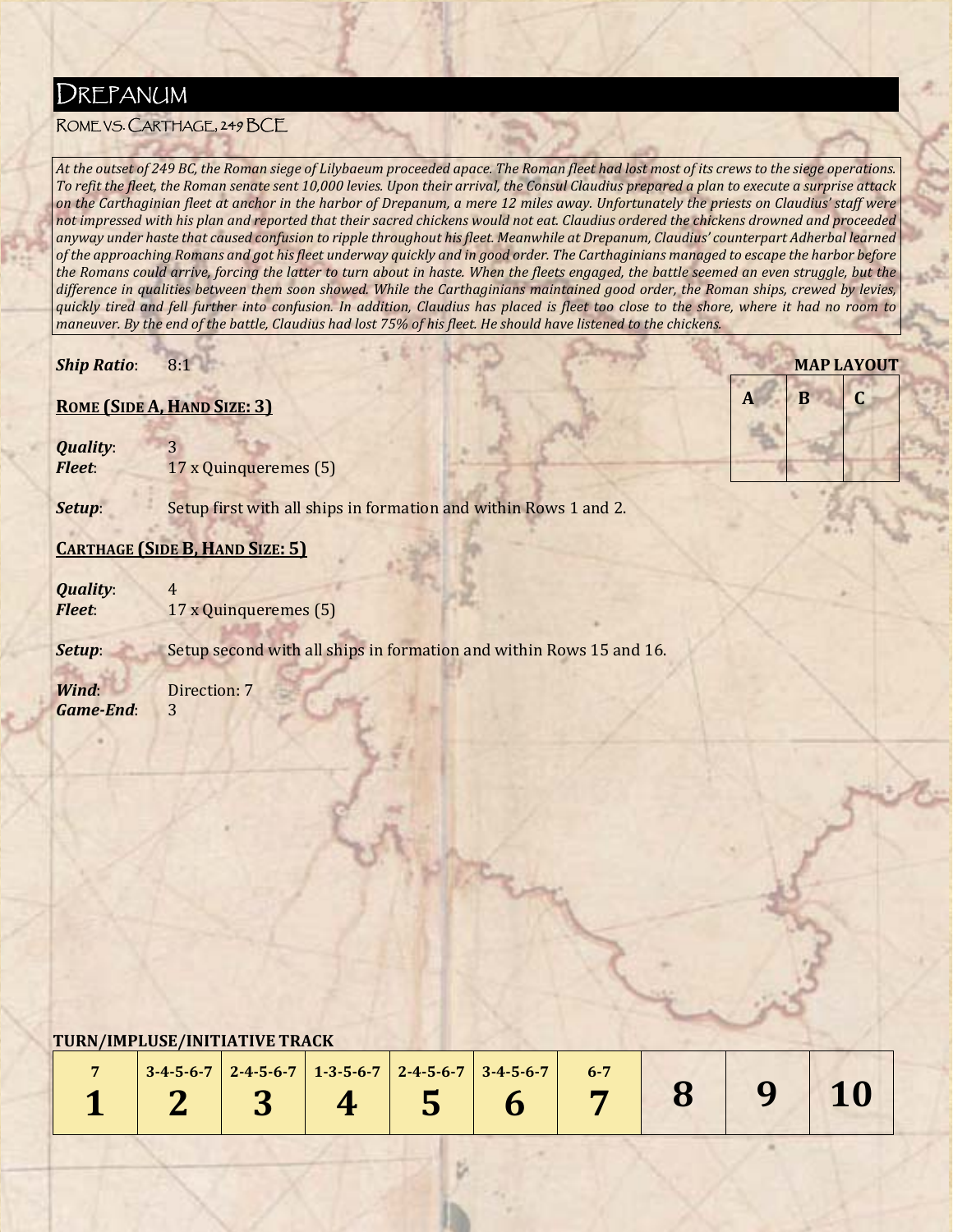# **AEGATIAN SLES**

# ROME VS. CARTHAGE, 242 BCE

The first Punic War had been raging for almost two decades. The Carthaginians holdings in Sicily were reduced to firm grips on the ports of Lilybaeum and Drepanum under control of Hamilcar Barca, both of which were under Roman blockade. By 242 BC, both the Carthaginian and Roman treasuries had been devastated. The Roman military turned to loans by wealthy citizens to build a 200 ship fleet. During the summer of that year, the Consul Catulus led this fleet to Drepanum and enhanced the siege when finding the Carthaginian fleet still at home. Upon hearing of the arrival of Catulus, the Carthaginian Hanno sortied a fleet that was overloaded and undermanned (with the expectation that Hamilcar would resolve both issues upon the fleet's arrival). Catulus moved to intercept Hanno at the Aegatian Isles, but thought twice when the weather turned against the Romans. At the last possible moment, he decided to engage, rather than risk loss of face as the Carthaginian fleet was allowed to slip past to safety and reinforcement. This turned out to be the best decision of Catulus' career as the poor quality of the Hanno's fleet more than balanced the poor weather and the Romans managed to sink or capture at least two*thirds of the enemy's ships.*

**MAP LAYOUT**

**A B C**

*Ship Ratio*: 8:1 

# **ROME (SIDE A, HAND SIZE: 4)**

*Quality:* 5 *Fleet***:** 25 x Quinqueremes (5)

**Setup:** The Roman fleet sets up first, within Rows 1 and 2.

# **CARTHAGE (SIDE B, HAND SIZE: 3)**

*Quality*: 4<br>*Fleet*: 2 *Z5* x Quinqueremes (5)

**Setup:** The Carthaginian fleet sets up second, within Rows 15 and 16. All of the Carthaginian ships begin at Full Sail.

# **SPECIAL RULES**

Every formation must roll for fatigue after activation, regardless of how many movement points were expended.

*Wind*: **Direction:** 1 *Game‐End*: 2 

|  | $3-4-5-6-7$ 2-4-5-6-7 1-3-5-6-7 2-4-5-6-7 3-4-5-6-7 |  | $6 - 7$ |  |  |
|--|-----------------------------------------------------|--|---------|--|--|
|  |                                                     |  |         |  |  |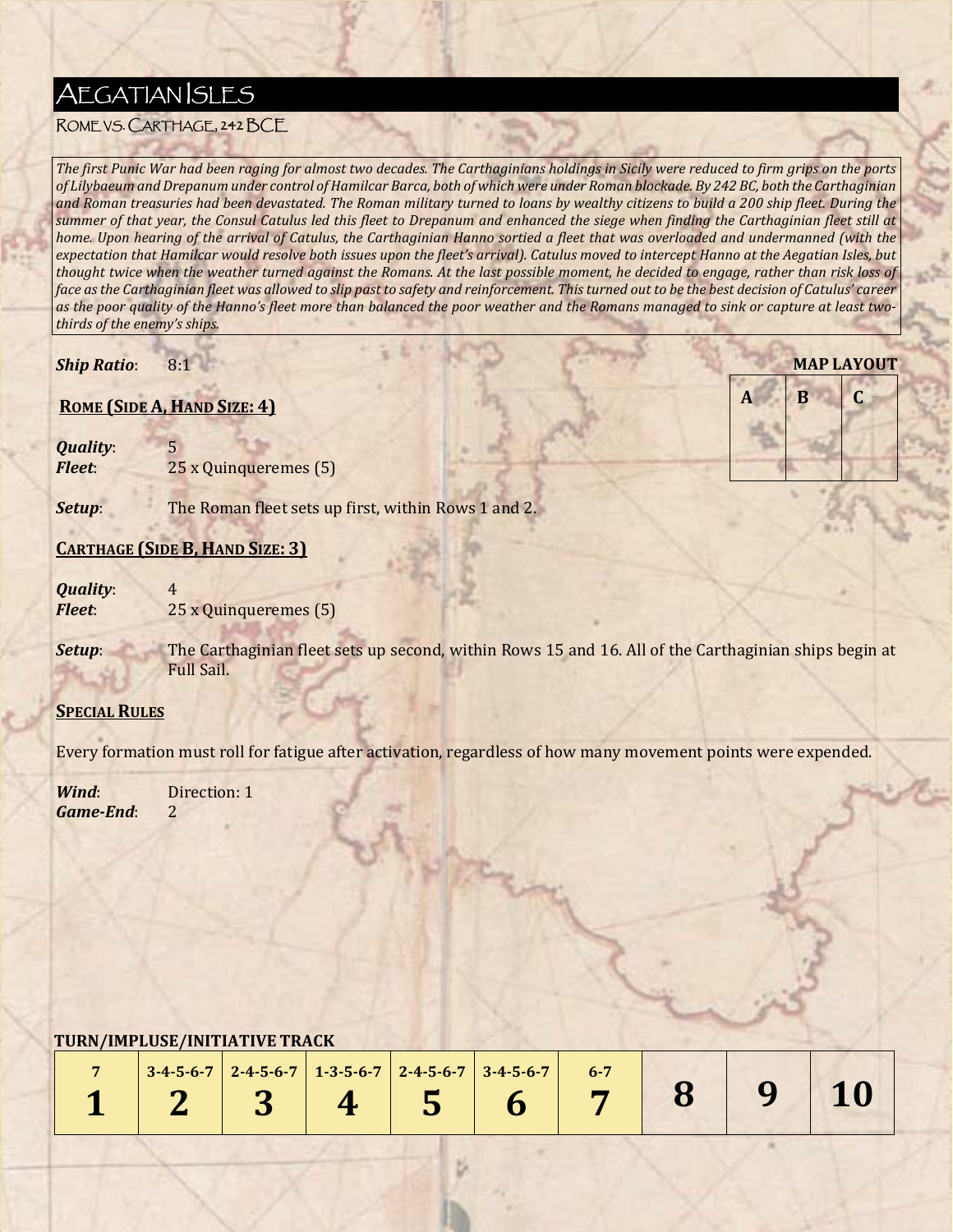# LILYBAEUM

# ROME VS. CARTHAGE, 218 BCE

At the outset of the 2nd Punic War, both the Roman and Carthaginian forces had already seen the writing on the wall and had been actively building their fleets for the coming hostilities. Rome's fleet near Sicily was substantial, having been amassed from older vessels, captured vessels, and some new construction. Rome was clearly in command of the western Mediterranean. Carthage was aware of this and could do little to oppose it. Therefore, the Carthaginians had to resort to guile and surprise when taking on the Roman navy. One such effort was an attempt to capture Lilybaeum in 218 BCE, soon after the outbreak of hostilities. While the bulk of the Roman navy was drawn north to assist in the suppression of a rebellion, the Carthaginians took the opportunity to strike by surprise with a force of 35 quinqueremes. Unfortunately, these were undermanned due to sickness or perhaps the speed at which the assault was mounted. The Romans had left a token force of 20 quinqueremes and perhaps a few smaller vessels (the exact makeup of their fleet is not known). The Romans detected the Carthaginians as the latter approached at night, the signaling causing the Carthaginians to drop their sails, effectively inviting the Romans to engage. And engage they did. With full complements of soldiers aboard, the Romans took full advantage of the corvus to board and capture the enemy vessels. By the end of the battle, seven Carthaginian ships had been taken. Only a single Roman vessel was holed from a *ramming attack, but it was quickly patched up.*

**MAP LAYOUT**

**SEE SPECIAL RULES**

**A B C D\***

# *Ship Ratio*: 1.7:1

# **ROME (SIDE A, HAND SIZE: 4)**

**Quality:** *Fleet*: **2** x Cataphracted Triremes (3), 14 x Quinqueremes (5)

**Setup**: The Roman fleet sets up first, within Rows 1 and 2.

# **CARTHAGE (SIDE B, HAND SIZE: 3)**

*Quality:* 3

*Fleet***:** 25 x Quinqueremes (5)

**Setup:** The Carthaginian fleet sets up second, within Rows 15 and 16. All of the Carthaginian ships begin at Full Sail.

# **SPECIAL RULES**

- 1. All Carthaginian ships begin with one Manpower hit due to a shortage of crew.
- 2. All Roman ships are armed with Corvus.
- **3. Expanded Scenario**: Relatively speaking, this was a tiny engagement. Unfortunately, due to counter mix limits (and the desire to include as many scenarios as possible in the game), there are not enough 5s in the mix to use historical numbers. If substituting ships does not bother you, make the following adjustments:
	- a. Add map panel D to the right of  $C$  (as shown in the layout diagram).
	- b. Increase the Carthaginian fleet to 35 Quinqueremes (5), by using an additional 10 Quadremes (4). Treat these 4s as if they were 5s in every way.
	- c. Increase the Roman fleet to 20 Quinqueremes and the 3 Cataphracted Triremes (3).

#### *Wind*: **Direction:** 6 *Game‐End*: 3

|  |  | $3-4-5-6-7$ 2-4-5-6-7 1-3-5-6-7 2-4-5-6-7 3-4-5-6-7 | $6 - 7$ |  |  |
|--|--|-----------------------------------------------------|---------|--|--|
|  |  |                                                     |         |  |  |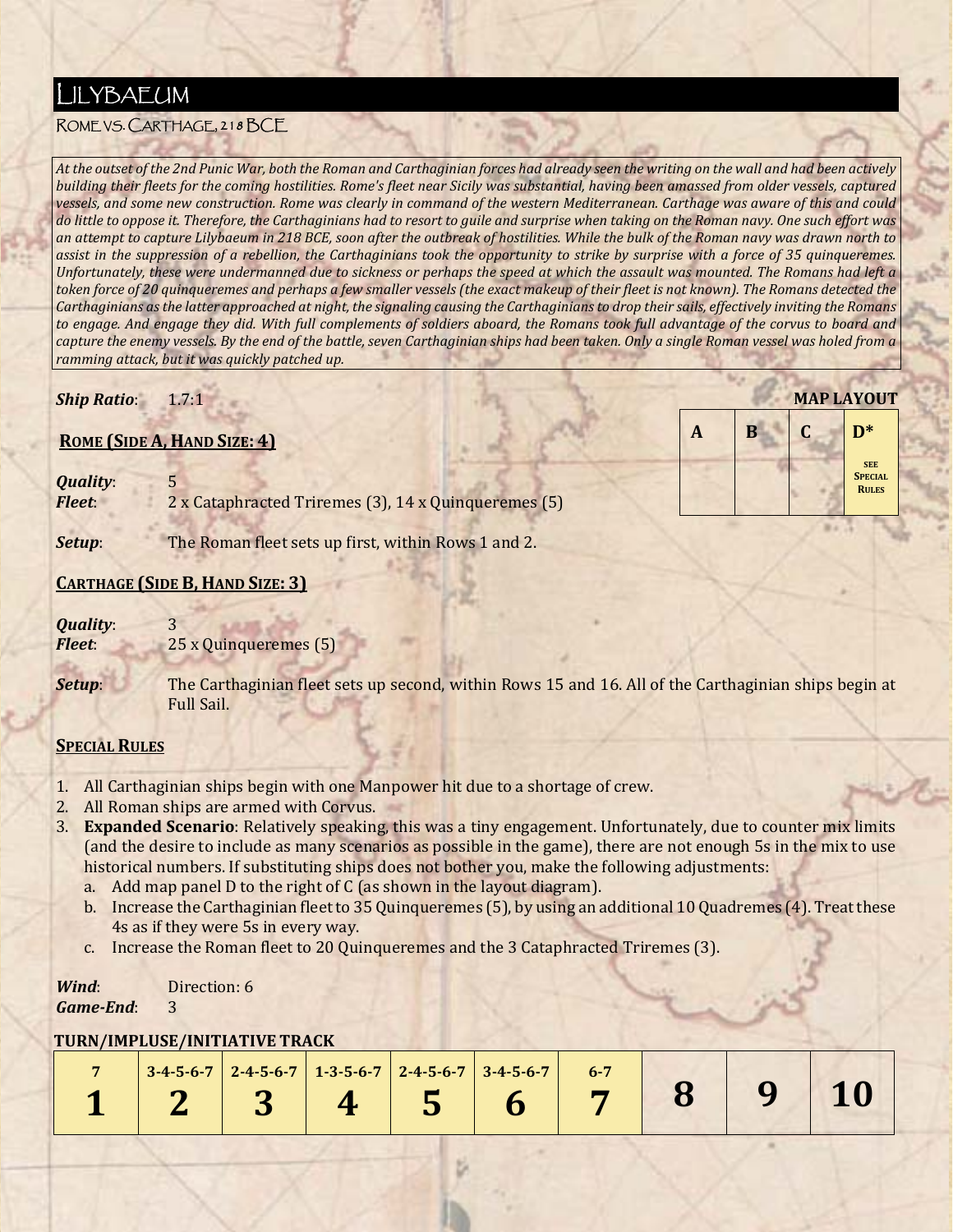# SELEUCIDS VS. RHODIANS, 190 BCE

For two years, Rome had been at war with the Seleucid Empire under Antiochus III. The latter had been extending his reach into Thrace and threatening Macedonia, territory previously conquered by Rome who was unwilling to part with it so soon. Control of the Hellespont was key to the campaign as it was Antiochus' doorway into Europe. In order to control the Hellespont, a strong fleet was needed to support the armies crossing it. The Romans seemed to have naval superiority in the Aegean through alliances and superior boarding infantry quality. These allowed Rome to defeat the Seleucids in 191 BC at the battle of Corycus (Cissus). In order to defeat the Romans at sea, Antiochus realized he would have to divide the Roman fleet and defeat it in detail. Antiochus reinforced his fleet and moved it to threaten the main Roman army moving to the Hellespont. He also ordered Hannibal (yes, that Hannibal) to raise a second fleet in Phoenicia. Aware of the quality of Roman infantry aboard their ships, Hannibal opted to match it with larger ships. Unfortunately, as Hannibal approached Side and the mouth of the Eurymedon River, he encountered not the Romans but an allied Rhodian fleet. The Rhodians were superb seamen and had no intention of allowing boarding actions. Rather than meet the Seleucids head-on, the Rhodians reverted to more classical tactics *of maneuver and struck like wasps. The Seleucid fleet quickly collapsed in confusion.*

#### *Ship Ratio*: 3:1

#### **SELEUCIDS (SIDE A, HAND SIZE: 3)**

| <b>Quality:</b> |                                                                      |
|-----------------|----------------------------------------------------------------------|
| <b>Fleet:</b>   | 3 x Cataphracted Triremes (3), 5 x Quadriremes (4), 5 x Quinqueremes |
|                 | $(5)$ , 2 x Hexaremes $(6)$ , 1 x Septireme $(7)$                    |

**Setup:** The Seleucid fleet sets up first, within Rows 1 and 2.

#### **RHODES (SIDE B, HAND SIZE: 5)**

# *Quality*: 5

*Fleet***:** 2 x Triremes (3), 2 x Cataphracted Triremes (3), 11 x Quadriremes (4)

**Setup**: The Rhodian fleet enters the map per Special Rule.

#### **SPECIAL RULES**

- 1. The Rhodian fleet enters the map in formation through squares AJ16-CA16.
- 2. The Rhodians automatically gain the initiative on the first turn (no cards are played for initiative, the Rhodians simply get the first activation option).
- 3. Any ships exiting the map through Column A are considered sunk.
- 4. **Rhodian Fire Pots**: The Rhodians developed the use of flaming pots of oil suspended from a beam at the bow of their ships. These would cause the enemy to veer off to avoid their dropping on their deck and open them up to ramming. To reflect their use, all Rhodians add  $3 (+3)$  to their ramming attacks.
- 5. **Rhodian Flu**: The Rhodian sailors were suffering from a pestilence during the battle and not sailing at peak ability. To reflect this, add  $1 (+1)$  to all fatigue rolls.

*Wind*: **Direction: 6** *Game‐End*: 4 

|  | $3-4-5-6-7$ 2-4-5-6-7 1-3-5-6-7 2-4-5-6-7 3-4-5-6-7 |  | $6 - 7$ |  |  |
|--|-----------------------------------------------------|--|---------|--|--|
|  |                                                     |  |         |  |  |

|   | <b>MAP LAYOUT</b> |   |   |  |  |  |  |  |  |  |  |
|---|-------------------|---|---|--|--|--|--|--|--|--|--|
| A |                   | B | C |  |  |  |  |  |  |  |  |
|   |                   |   |   |  |  |  |  |  |  |  |  |
|   |                   |   |   |  |  |  |  |  |  |  |  |